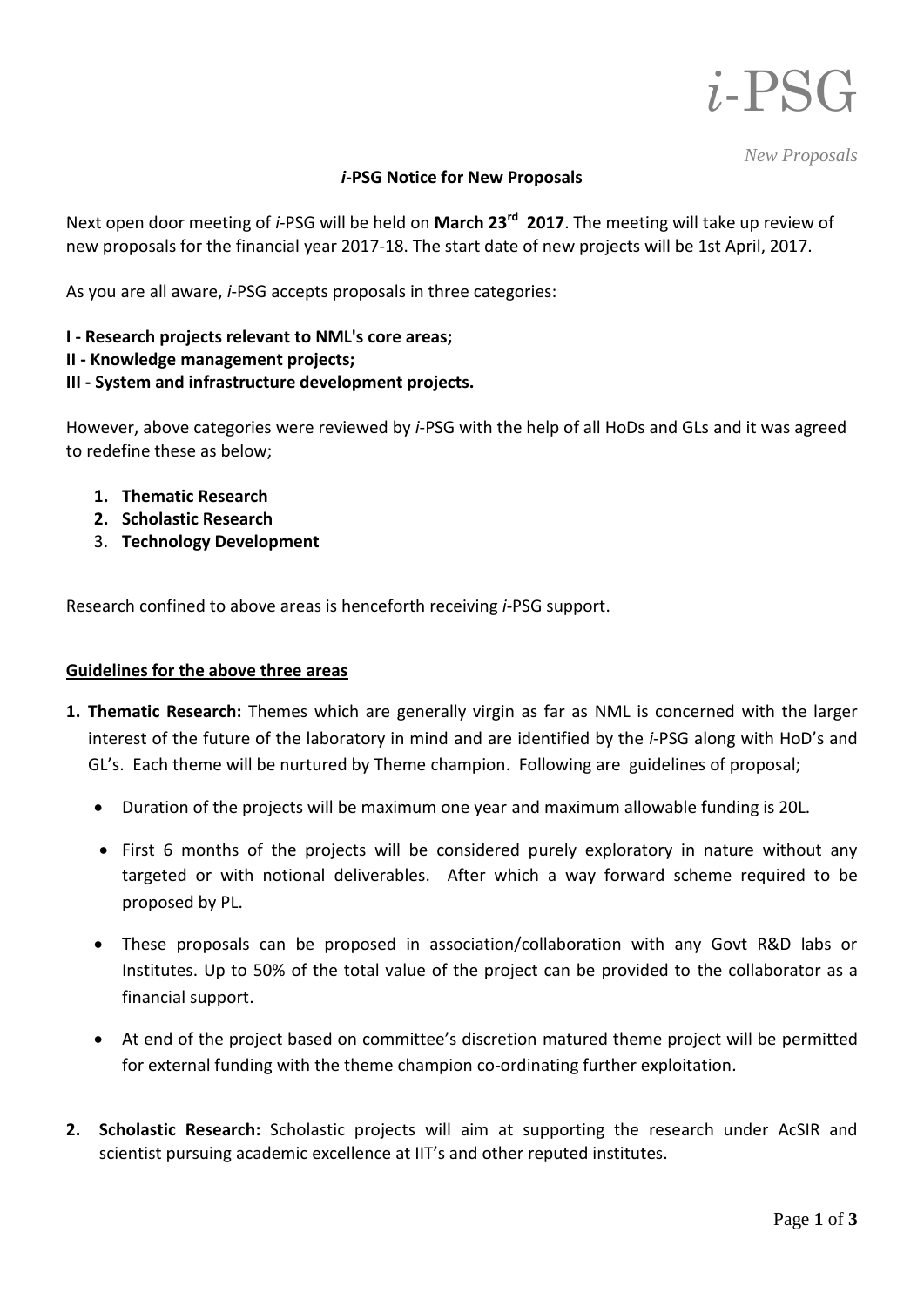

*New Proposals* 

- All AcSIR scholars funding will be maximum of 5 lakhs for projects fully carried out at CSIR-NML, while this will be restricted to 3 lakhs rupees for scientist of CSIR-NML or AcSIR scholars carrying out their research project, partly or wholly outside CSIR-NML. Scholars with external research fellowship can make use of *i*-PSG funds only after they exhausted their fellowship grants.
- **3. Technology development:** Technology development projects will aim to yield a feasible technology at the end of the project.
	- A maximum of 5 lakhs will be made available for these projects.

## **Research Areas for Thematic project**

| 1. Fine Particles Processing                                                                                                                                                                                                | <b>Champion: Dr. Ratnakar Singh</b> |
|-----------------------------------------------------------------------------------------------------------------------------------------------------------------------------------------------------------------------------|-------------------------------------|
| Keywords for Research: Micronization of coal; Enhance Gravity Separation (EGS); Dewatering                                                                                                                                  |                                     |
| 2. REE & PGM                                                                                                                                                                                                                | Champion: Dr. K.K. Sahu             |
| Keywords for Research: Processing; Extraction and application                                                                                                                                                               |                                     |
| 3. Advanced separation processes                                                                                                                                                                                            | <b>Champion: Dr. Rakesh Kumar</b>   |
| Keywords for Research: Solvent free separation; Molecular recognition separation; membrane<br>separation; Dry beneficiation                                                                                                 |                                     |
| 4. Advanced Engineering materials                                                                                                                                                                                           | <b>Champion: Dr. Arvind Sinha</b>   |
| Keywords for Research: High temperature Sensors; High temperature structural material; High<br>temperature coating; High entropy alloys; Thermo Electric Power (TEP), Magneto-caloric<br>materials, Energy storage material |                                     |
| 5. Advanced Manufacturing Technologies                                                                                                                                                                                      | <b>Champion: Dr. S. Tarafder</b>    |
| Keywords for Research: Additive Manufacturing; Functionally Graded Materials (FGM), Advanced<br>Joining of Materials; Smart coatings                                                                                        |                                     |
| 6. Modelling & Simulation                                                                                                                                                                                                   | Champion: Dr. S. K. Das             |
| Keywords for Research: Computational Materials Engineering (CME); Process Modelling                                                                                                                                         |                                     |

**7. Environment, Energy and Resource Management Champion: Dr. D Bandopadhyay**